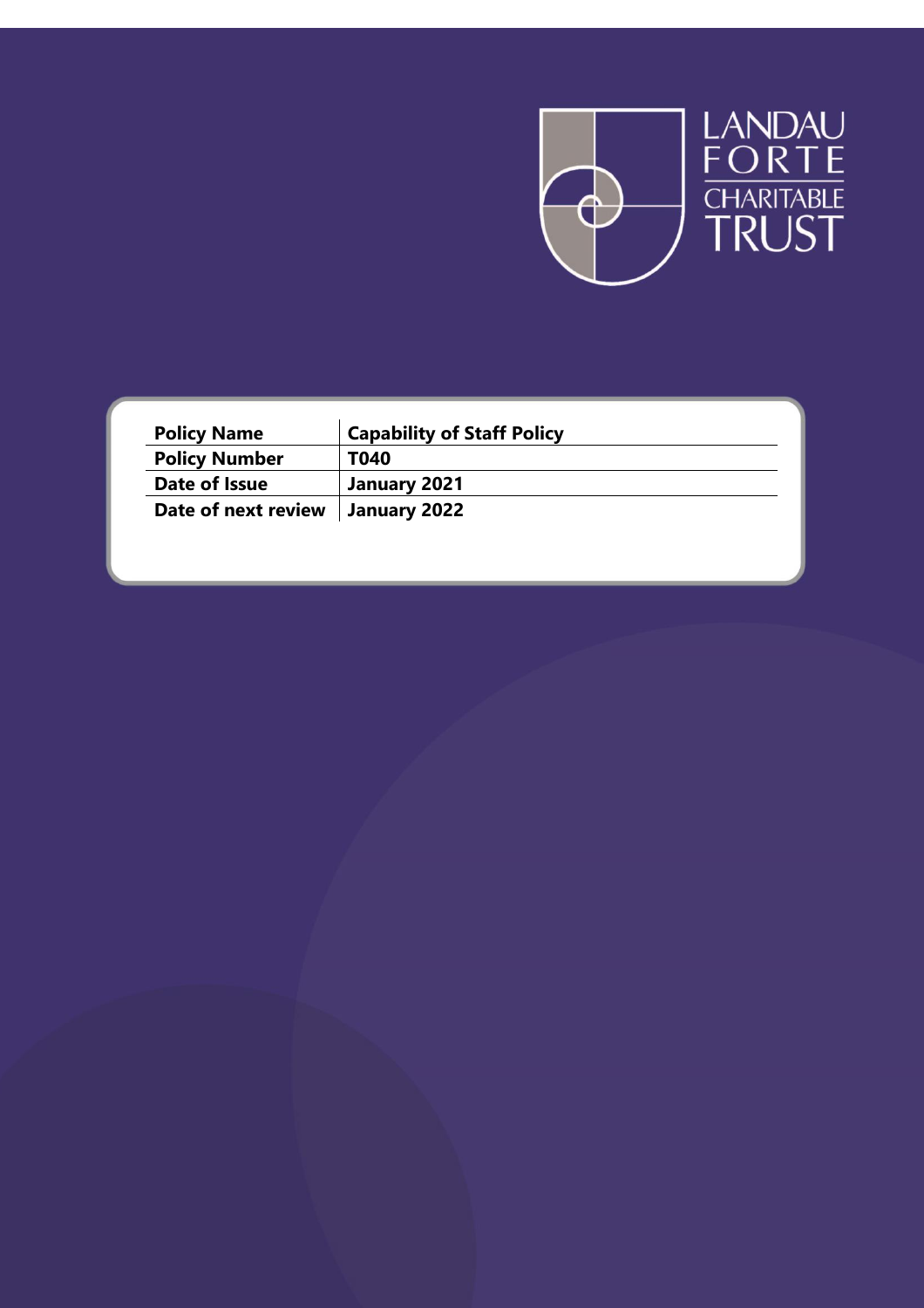# **Contents**

| 10. Links with other |  |
|----------------------|--|
|                      |  |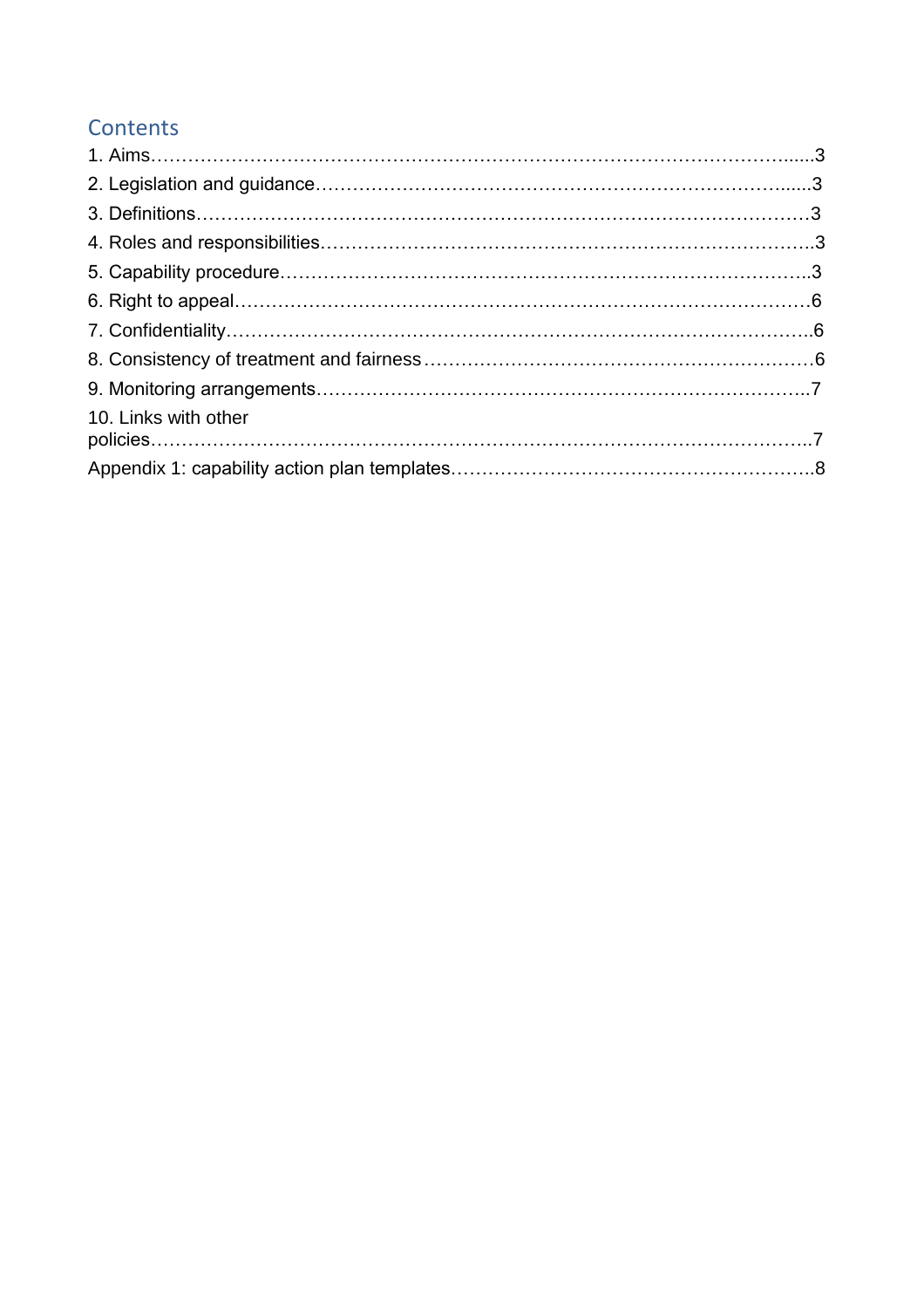### **1. Aims**

The aim of our capability of staff policy is to set out a clear and consistent process for when any member of staff falls below the levels of competence expected of them, as set out in the relevant professional standards, job descriptions and overall performance expectations.

### **2. Legislation and guidance**

This policy is based on the [Department for Education's model policy and guidance,](https://www.gov.uk/government/uploads/system/uploads/attachment_data/file/282598/Teacher_appraisal_and_capability.pdf) and the ACAS [code of practice on disciplinary and grievance procedures.](http://www.acas.org.uk/media/pdf/f/m/Acas-Code-of-Practice-1-on-disciplinary-and-grievance-procedures.pdf) When carrying out capability procedures, we will ensure we abide by the Equality Act [2010.](http://www.legislation.gov.uk/ukpga/2010/15/contents?)

### **3. Definitions**

**Lack of capability** is defined as:

 A staff member failing to perform their role at the level of competence expected of them and that their job requires

References to **'staff'** include the Principal, teachers and support staff, unless indicated otherwise.

### **4. Roles and responsibilities**

Where the member of staff subject to the procedure is the Principal, a suitable member of the Trust Executive will be responsible for coordinating the procedure.

Where the member of staff subject to the procedure is not the Principal, the Principal or a nominated member of senior staff will be responsible for coordinating the procedure.

Where the member of staff subject to the procedure is a member of the central team, the appropriate line manager will be responsible for coordinating the process.

Where appropriate, other members of staff may be asked to provide additional support or to assist in monitoring the effectiveness of the policy. Where this happens, responsibilities will be made clear in advance.

## **5. Capability procedure**

Performance is monitored on a day-to-day basis by line managers.

Capability procedures will begin either when line management support and the appraisal process have been unable to bring about satisfactory performance or improvements in the staff member's work or where serious concerns have been identified following a quality assessment or observation of working practice by a line manager or member of SLT.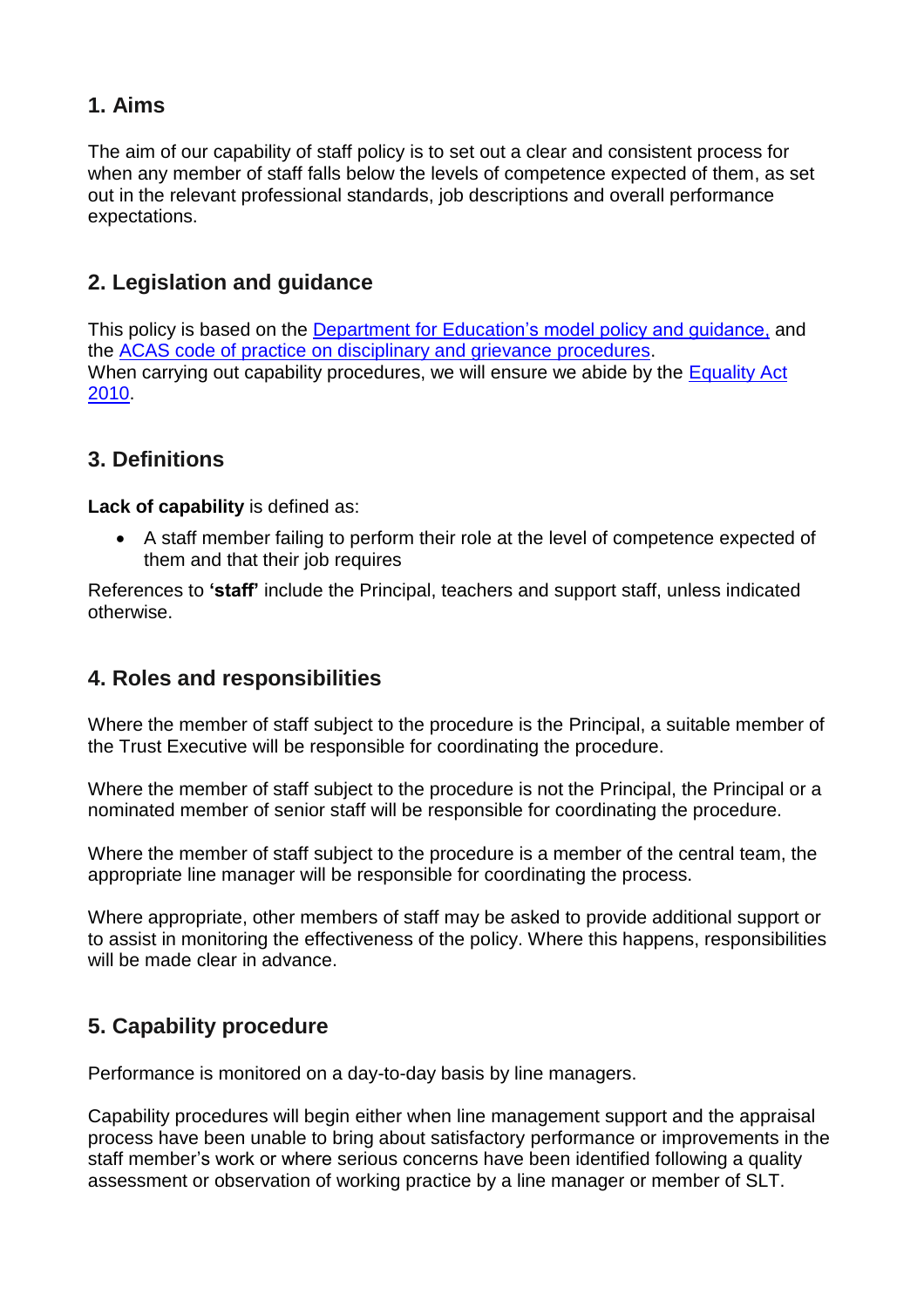An informal period of support, put in place and monitored by the line manager, will have been in place before capability procedures are triggered. Evidence of this will be available before the process begins.

#### **5.1 Formal capability meeting**

At least five working days' notice will be given of the formal capability meeting, and will explain:

- The concerns about performance and possible consequences
- Any written evidence
- The time and place of the meeting
- That the staff member has the right to be accompanied by a work colleague or trade union representative

It will be conducted by a member of the Leadership Team, or Trust Executive

. The purpose of the meeting is to establish the facts, and to allow the staff member to respond to the concerns and make relevant representations.

#### **5.1.1 Possible outcomes**

The meeting may establish that there are no grounds to pursue the capability issue. In this case, the procedure will come to an end and the issues will continue to be addressed through the appraisal process.

The meeting may be adjourned if further investigation is needed, or if more time is needed to consider additional information presented.

If the meeting continues, the person conducting the meeting will:

- Explain the expected standards that are not being met based on the teacher's standards, career stage expectations and/or job description
- Give clear guidance on the standard of performance needed to end the procedures
- Explain the support available to help the staff member improve their performance
- Set out the timetable for improvement and explain how performance will be monitored and reviewed
- Warn the staff member that failure to improve within this timetable could ultimately lead to dismissal

#### **5.1.2 After the meeting**

The staff member will be sent formal meeting notes. If a formal warning has been issued, the staff member will also receive:

- A written record of the bullet points above
- Information about the timing and handling of the review stage
- Information about the procedure and time limits for appealing against the warning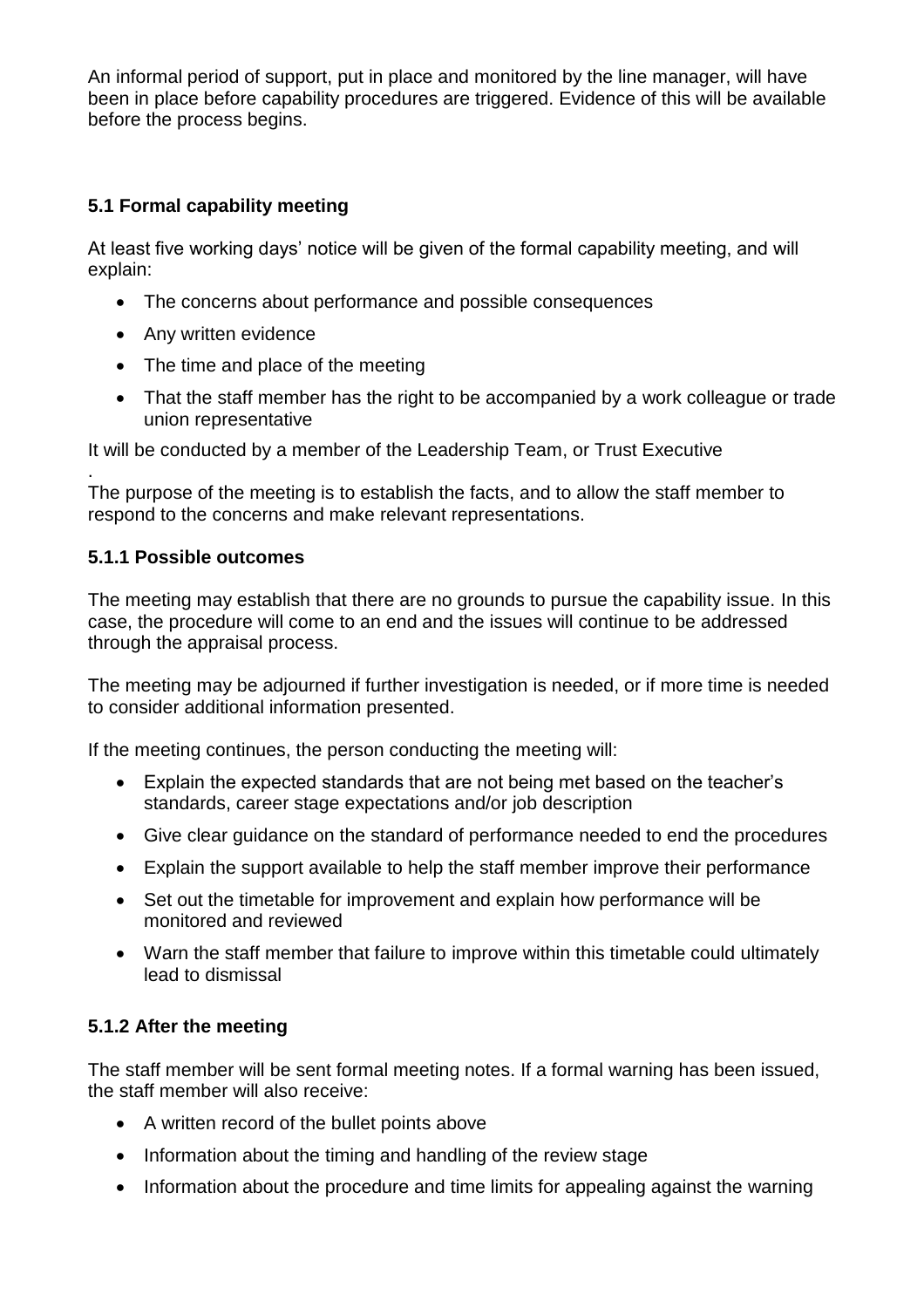#### **5.2 Monitoring and review period**

A performance monitoring and review period consisting of formal monitoring guidance and support will follow the formal capability meeting.

The member of staff will be invited to a formal review meeting, unless they were issued with a final written warning, in which case they will be invited to a decision meeting (see 5.4, below).

#### **5.3 Formal review meeting**

At least five working days' notice will be given of the formal review meeting, and will explain:

- The time and place of the meeting
- That the staff member has the right to be accompanied by a work colleague or trade union representative

If the person conducting the meeting is satisfied that the staff member has made sufficient improvement, the capability procedure will cease and the appraisal process will re-start. In other cases:

- If some progress has been made and there is confidence that more is likely, it may be appropriate to extend the monitoring and review period
- If no, or insufficient improvement has been made during the monitoring and review period, the staff member will receive a final written warning

Notes will be taken of formal meetings and a copy sent to the member of staff.

The final written warning will mirror any previous warnings that have been issued. Where a final warning is issued, the member of staff will be informed in writing that failure to achieve an acceptable standard of performance within the set timescale may result in dismissal. They will be given information about the further monitoring and review period, the procedure and time limits for appealing against the final warning. The staff member will be invited to a decision meeting.

#### **5.4 Decision meeting**

At least five working days' notice will be given of the decision meeting, and will explain:

- The time and place of the meeting
- That the staff member has the right to be accompanied by a work colleague or trade union representative

If an acceptable standard of performance has now been achieved, the capability procedure will end and the appraisal process will re-start.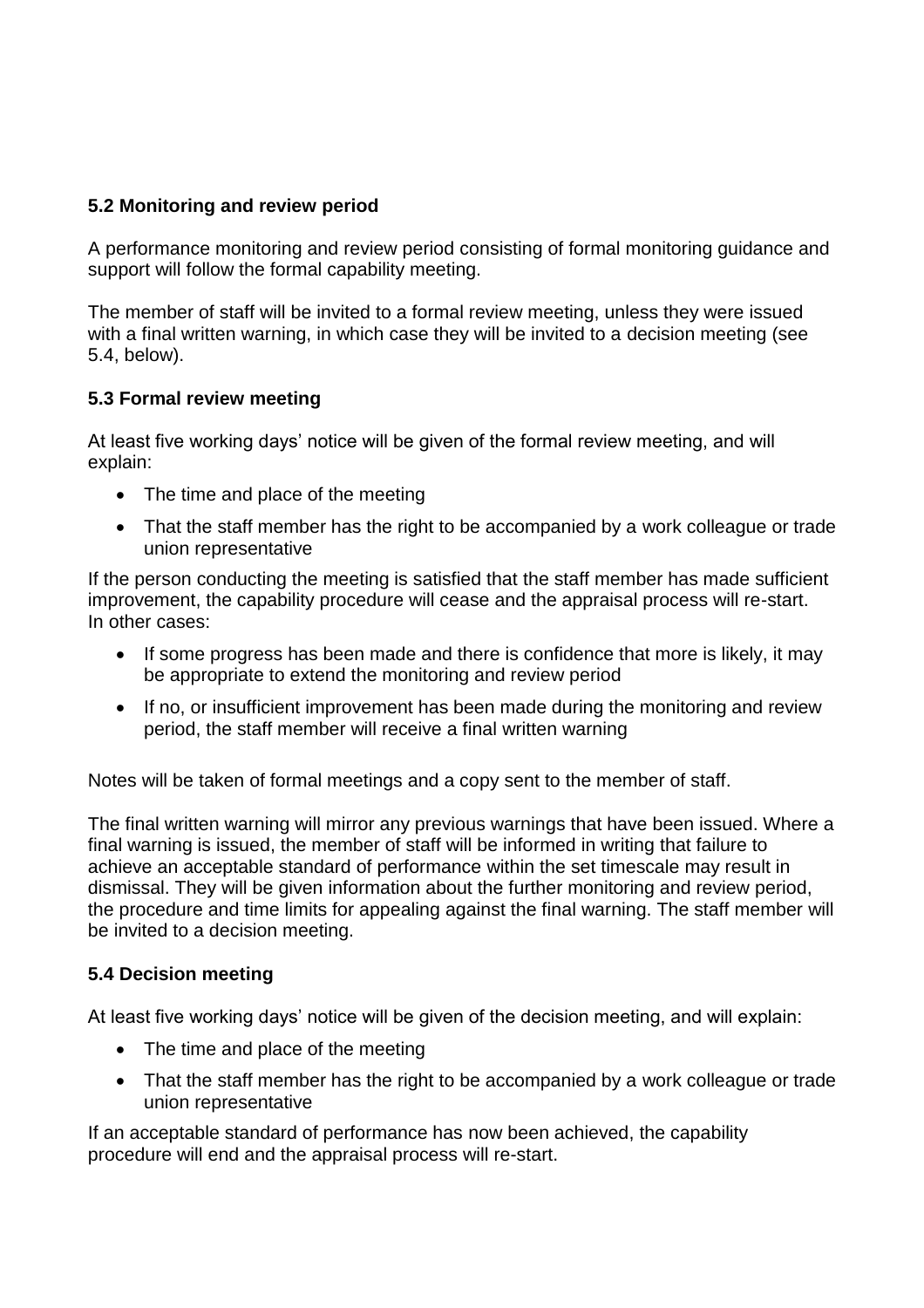If the staff member's performance does not improve to a sufficient standard, a decision, or recommendation to the governing board, may be made that the staff member should be dismissed or required to cease working at the school.

The staff member will be informed as soon as possible of:

- The reasons for the dismissal
- The date on which the employment contract will end
- The appropriate period of notice
- Their right of appeal

#### **5.5 Dismissal**

Any dismissal decision as a result of this process will be taken in line with the Trust Scheme of Delegation.

### **6. Right to appeal**

If a staff member feels that a decision to dismiss them is wrong or unjust, they may appeal in writing against the decision within ten working days of the decision, setting out at the same time the grounds for appeal.

Appeals will be heard without unreasonable delay and at an agreed time and place. The same arrangements for notification and statutory right to be accompanied will apply as with formal capability and review meetings. Notes will be taken and a copy sent to the staff member.

The appeal will be dealt with impartially and by senior leaders or governors who have not previously been involved in the case.

The staff member will be informed in writing of the results of the appeal hearing within ten working days.

### **7. Confidentiality**

The capability processes will be treated with confidentiality. However, the desire for confidentiality does not override the need for the Trust to quality assure the operation and effectiveness of the system.

### **8. Consistency of treatment and fairness**

The Trust is committed to ensuring consistency of treatment and fairness. It will abide by all relevant equality legislation, including the duty to make reasonable adjustments where these are deemed either necessary or appropriate.

The Trust is aware of the guidance and provisions of the Equality Act 2010.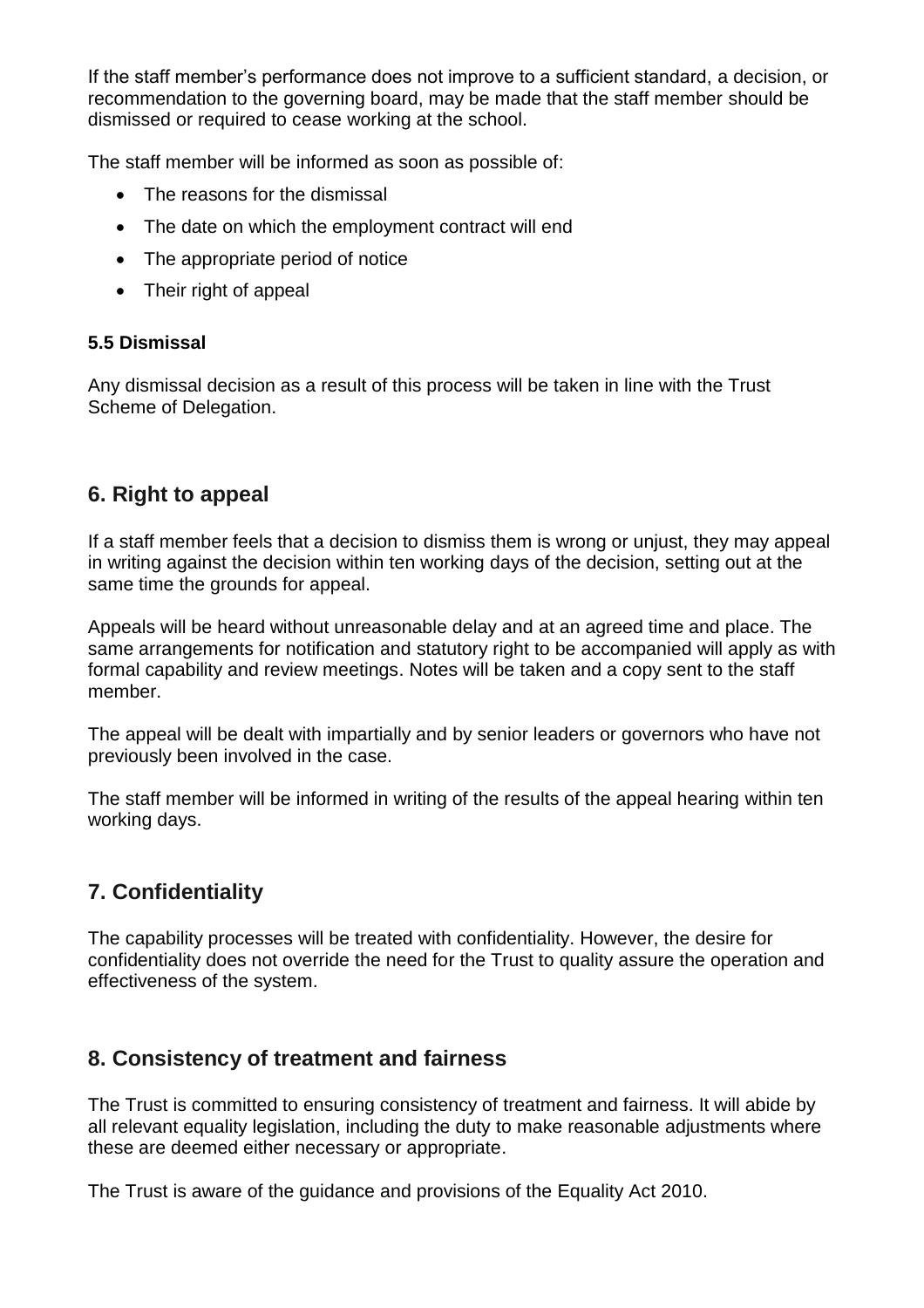### **9. Monitoring arrangements**

The effectiveness of this policy will be monitored by the Trust. This policy will be reviewed every two years, but can be revised as needed. This policy will be approved by the Trust.

### **10. Links with other policies**

This policy links to our policies on:

- Staff code of conduct
- Teachers' appraisal
- Staff grievance procedures
- Staff disciplinary procedures
- Equality information and objectives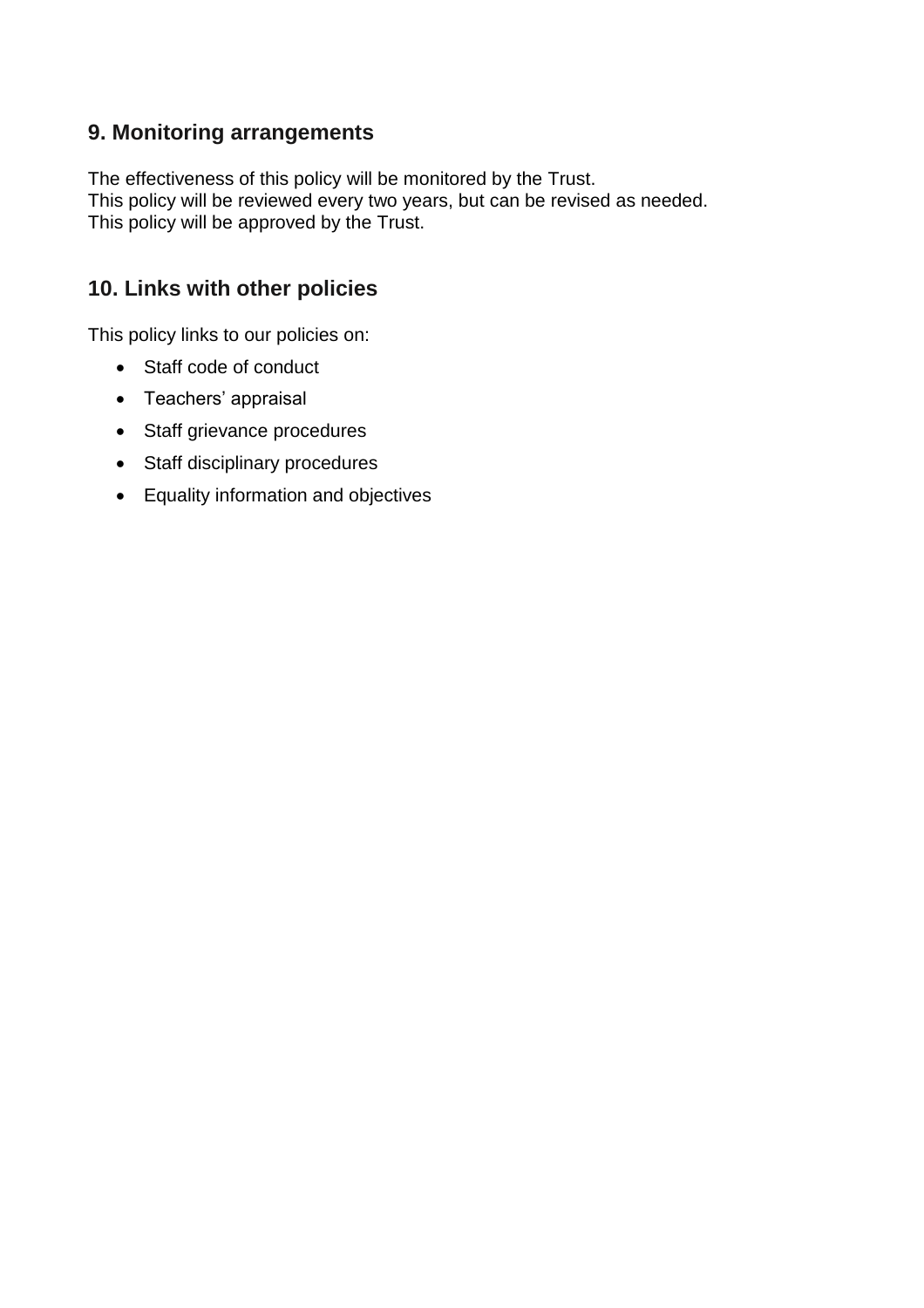### **Appendix 1: capability action plan template**

This template can be used as part of the process of supporting a member of staff who is underperforming. It records the outcomes of the initial capability meeting, where targets and timescales are set and agreed.

Where possible, the objectives should be linked to the relevant professional standards, appropriate to the career experience of the member of staff concerned.

| Name of staff member | <b>Name of Appraiser</b> | Date of meeting |
|----------------------|--------------------------|-----------------|
|                      |                          |                 |

| Objective 1:                                                                   |                                   |                                                     |
|--------------------------------------------------------------------------------|-----------------------------------|-----------------------------------------------------|
| Professional standard(s) or<br>responsibility that the<br>objective relates to | <b>Success criteria</b>           | <b>Evidence to be used</b><br>to<br>assess progress |
|                                                                                |                                   |                                                     |
|                                                                                |                                   |                                                     |
| <b>Support/resources to be</b><br>provided                                     | <b>Monitoring</b><br>arrangements | <b>Review date</b>                                  |
|                                                                                |                                   |                                                     |
|                                                                                |                                   |                                                     |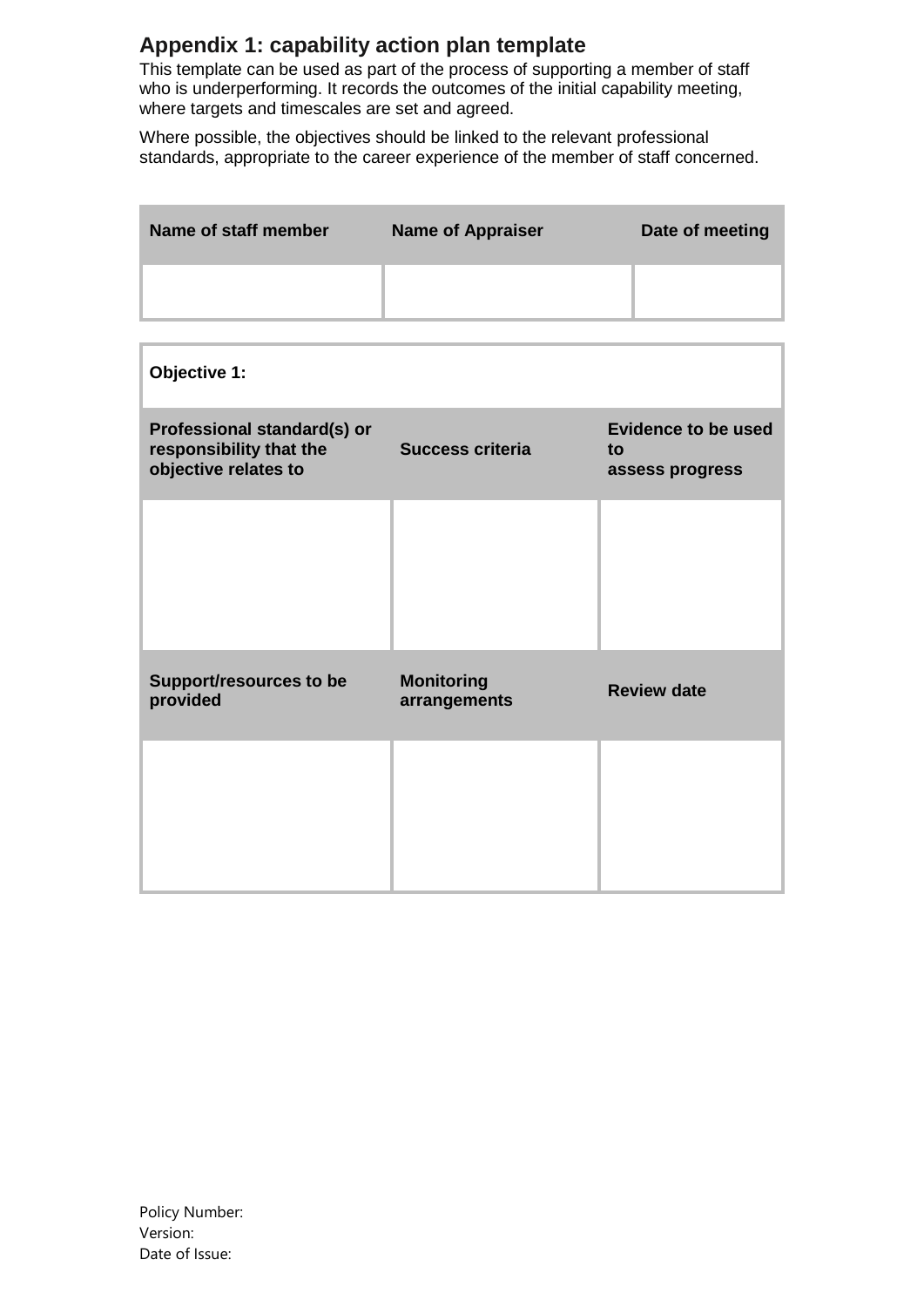| Objective 2:                                                                   |                                   |                                                     |
|--------------------------------------------------------------------------------|-----------------------------------|-----------------------------------------------------|
| Professional standard(s) or<br>responsibility that the<br>objective relates to | <b>Success criteria</b>           | <b>Evidence to be used</b><br>to<br>assess progress |
|                                                                                |                                   |                                                     |
| Support/resources to be<br>provided                                            | <b>Monitoring</b><br>arrangements | <b>Review date</b>                                  |
|                                                                                |                                   |                                                     |
|                                                                                |                                   |                                                     |
|                                                                                |                                   |                                                     |

| Objective 3:                                                                   |                                   |                                                     |
|--------------------------------------------------------------------------------|-----------------------------------|-----------------------------------------------------|
| Professional standard(s) or<br>responsibility that the<br>objective relates to | <b>Success criteria</b>           | <b>Evidence to be used</b><br>to<br>assess progress |
|                                                                                |                                   |                                                     |
|                                                                                |                                   |                                                     |
| Support/resources to be<br>provided                                            | <b>Monitoring</b><br>arrangements | <b>Review date</b>                                  |
|                                                                                |                                   |                                                     |
|                                                                                |                                   |                                                     |

## **Other support provided**

Policy Number: Version: Date of Issue: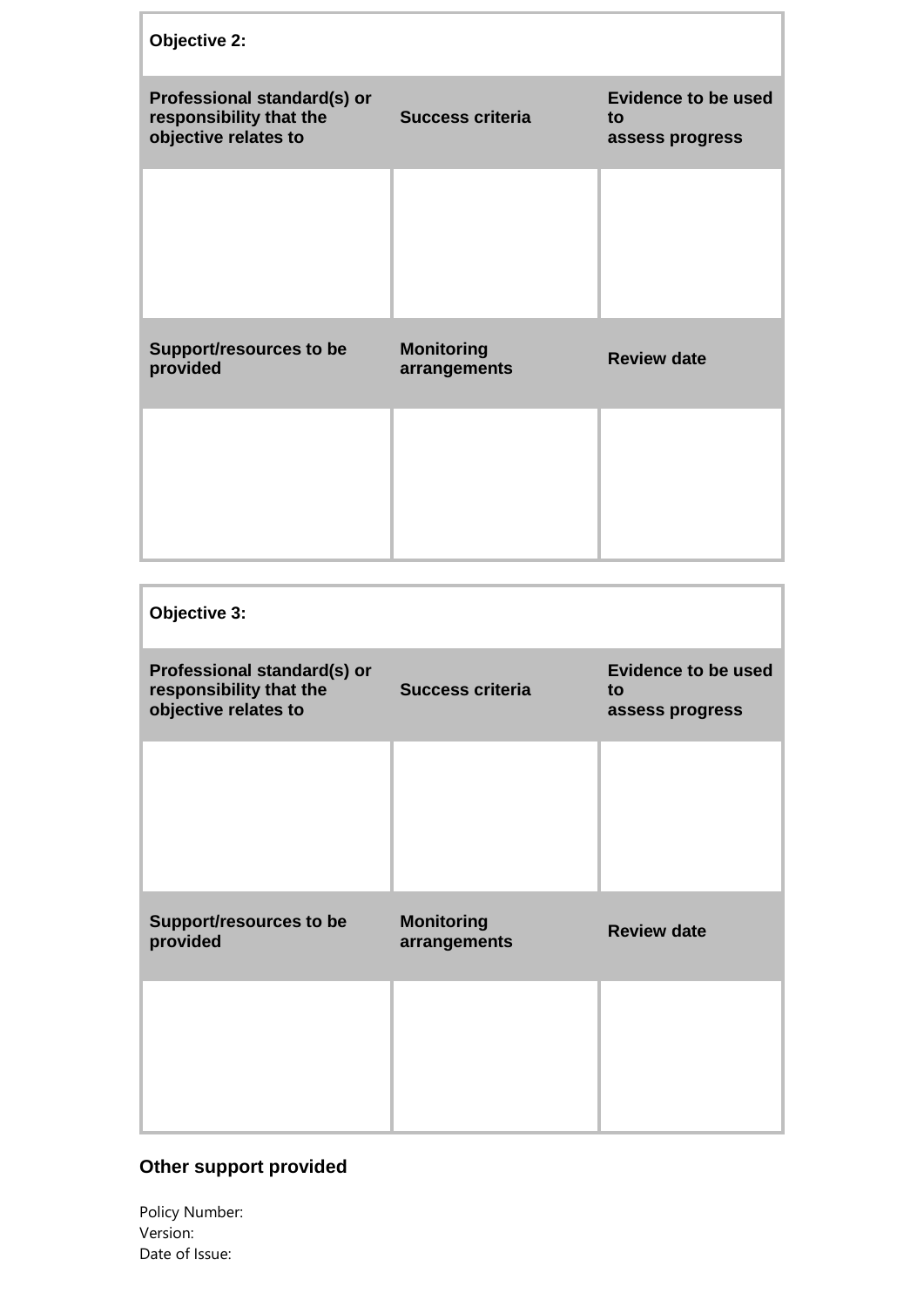| <b>Mentor/coach allocated</b>           | Yes/No (If yes give name) |
|-----------------------------------------|---------------------------|
| <b>Counselling to be provided</b>       | Yes/No                    |
| Occupational health referral to be made | Yes/No                    |
| [Insert any other support provided]     |                           |
| <b>Formal review date</b>               |                           |
|                                         |                           |

| Signed by member of staff | Signed by appraiser | <b>Date</b> |
|---------------------------|---------------------|-------------|
|                           |                     |             |